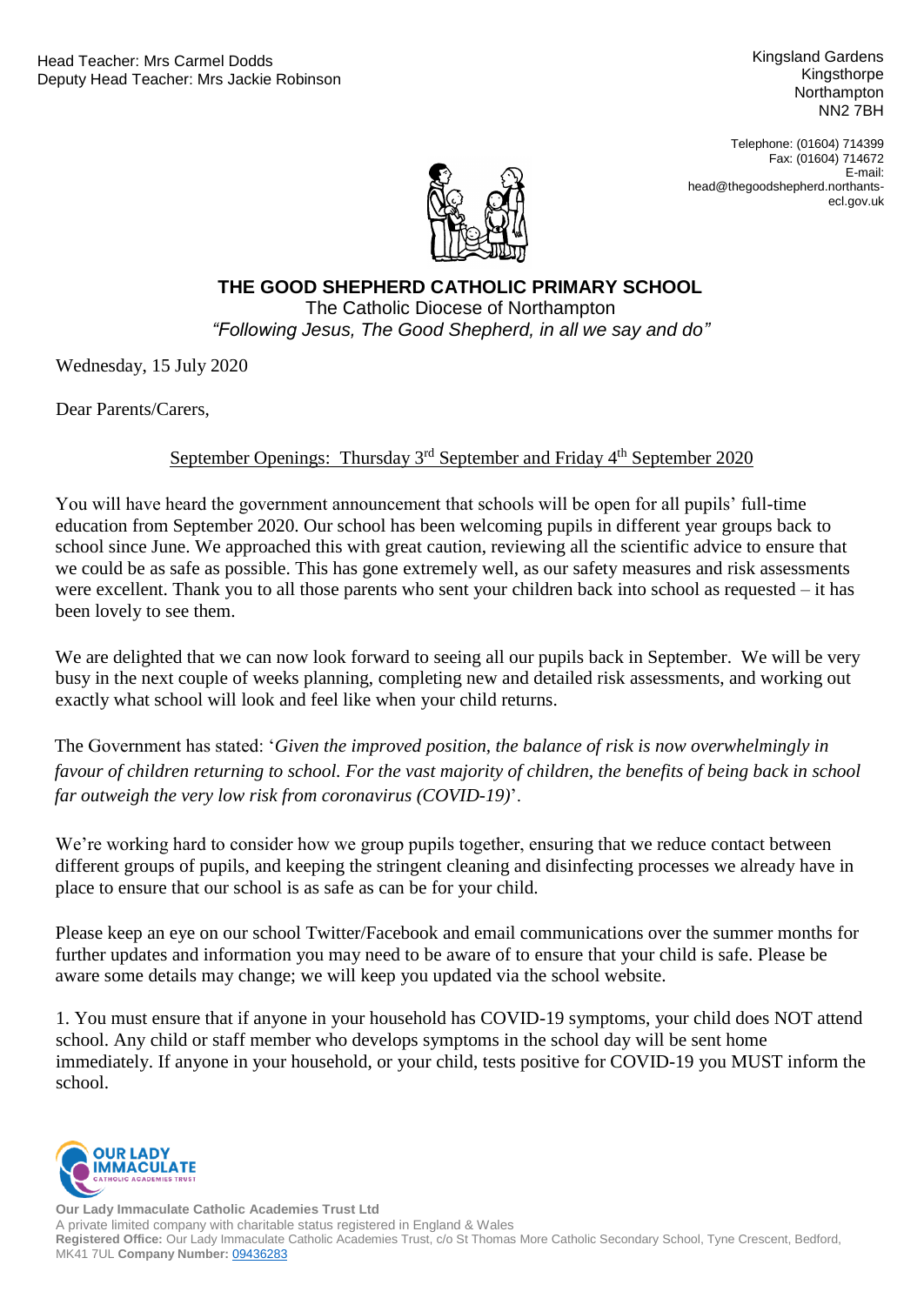2. The government has advised walking or cycling to school wherever possible to reduce the use of public transport.

3. Attendance at school will be compulsory for the vast majority of children. The government has relaxed the rules on attendance during lockdown. However, this will change in September. The government guidance says: *'Missing out on more time in the classroom risks pupils falling further behind. Those with higher overall absence tend to achieve less well in both primary and secondary school. School attendance will therefore be mandatory again from the beginning of the autumn term."*

4. Pupils and staff will not be wearing face coverings in school. The government advice is quite clear that this is not necessary. If face coverings are used on public transport to get to school, they must be removed and safely disposed of or stored before entry to the building.

5. Your child will be expected to follow strict behaviour rules relating to physical contact with other pupils, and keeping their hands clean. Pupils will be expected to wash their hands regularly, and/or use hand sanitiser.

6. If your child has Special Educational Needs and/or Disabilities (SEND), Mrs Green will contact you to explain what provision will look like from September.

7. Our school kitchen will reopen in September and lunches will be available again. Pupils eligible for free school meals will return to having their lunch at school and will no longer receive lunch vouchers. Free School Meal vouchers for the last week of this term have now been ordered, as have separate vouchers for the Summer holidays. Lunches should be ordered via School Gateway, as before lockdown.

8. In order to maintain social distancing during social times, the playground and field will be zoned. It will be really important that your child stays within the area that they are told to.

9. It will be more important than ever that your child has their own equipment in school, to ensure that this does not need to be shared. Each child will be provided with a set of equipment; please do not send pencil cases into school.

10. Pupils will be expected to wear school uniform. New school uniform is available from the Schoolwear shop [HERE.](https://theschoolwearshop.net/schools-en/good-shepherd-catholic-primary-school/) The old uniform will be phased out during this academic year and we will have moved to the new uniform in September 2021.

There will be staggered starts and endings to the school day. The playground gates will open at 8.45 am. Please use the playground and the car park space to help maintain social distancing. We understand that some of you and your children will be anxious about returning in September, after some months out of school. Please be reassured that we are taking exceptional measures to make our schools as safe as can be.

We will be providing additional emotional and wellbeing support for all pupils, and will also be providing additional opportunities to support learning where this is required. Although many of our pupils have worked hard using remote learning resources provided by our dedicated teachers, we are fully aware that learning has been lost. We are all determined that your sons and daughters will absolutely not be 'a lost generation' and we're adapting our curriculum to make sure that they get the learning and knowledge that they need to achieve success in the future. Your children deserve a great and safe education – we will not let them down.

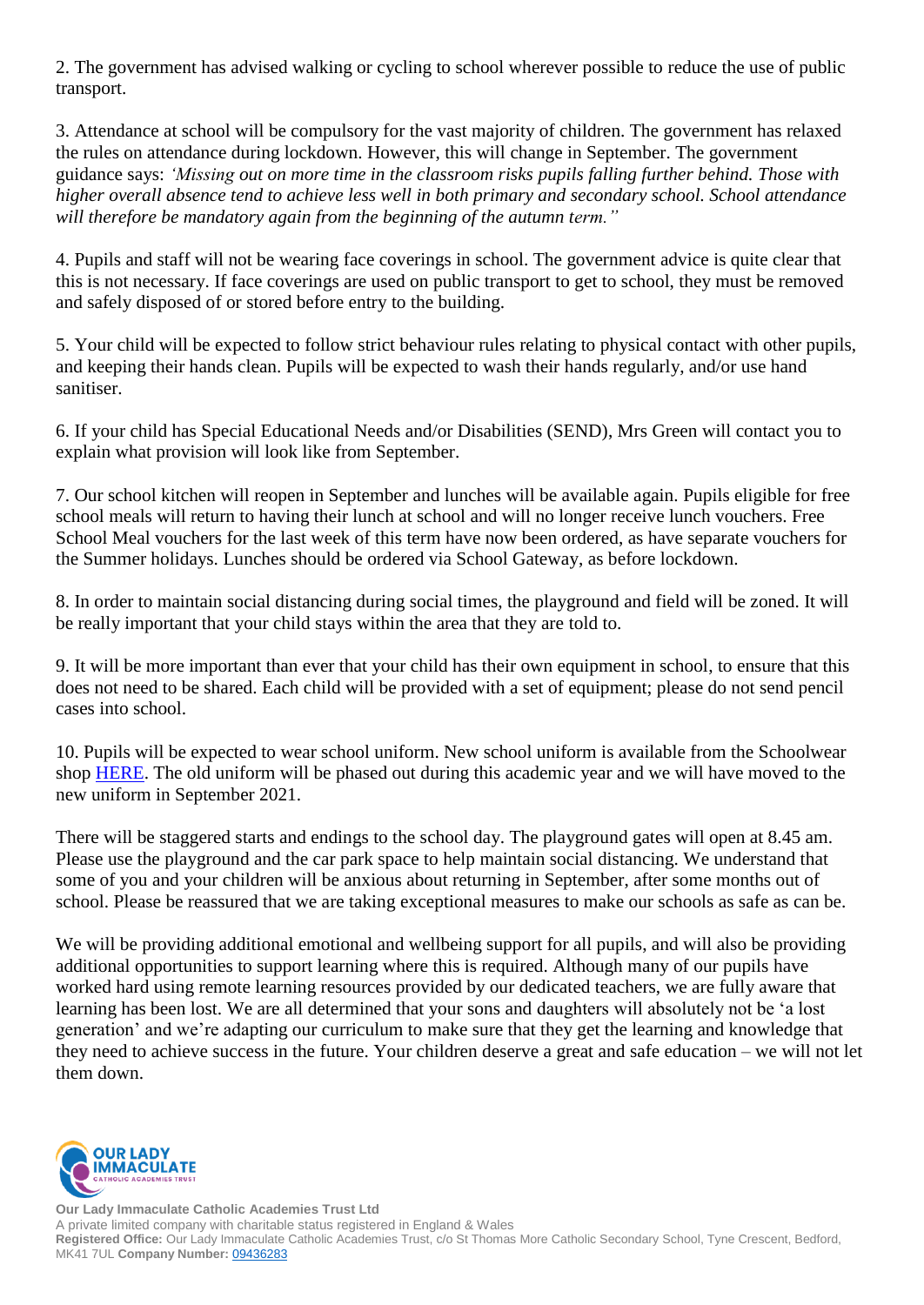## **As always, we continue to monitor the national picture and therefore the following plan is subject to change. Thank you for your understanding.**

## School Timings:

The playground gates will open at 8.45am each day. Please use the playground and the car park space to help maintain social distancing and observe our "one-way system' policy – entering through the gate onto the playground and exiting via the car park.

| Year group                            | <b>Entrance Timeslot</b> | <b>Exit Timeslot</b> |
|---------------------------------------|--------------------------|----------------------|
| Reception*, Year 1, Year 5,<br>Year 6 | 8.45 am                  | 3.00 <sub>pm</sub>   |
| Year 2, Year 3, Year 4                | 9.00am                   | 3.15 <sub>pm</sub>   |

Nursery will enter through the car park gates via the yellow spots on the ground to nursery entrance.

Reception, Year 1 and Year 2 should enter school through the car park and then use the small gate in the car park to access the KS1 playground. Mrs Robinson will be standing on Telly Tubby Hill to direct you. Exit through the large car park gates.

Years 3, 4, 5 and 6 should enter the school via the main pedestrian gate and turn right through the playground continuing all the way round to the other side of the building and exit the double gates to car park. Children will enter their classrooms via the external doors where teachers will be waiting.

Staff will be on hand to direct you and welcome you back.

Anyone who does not arrive on time will need to dropped off at 9:15am via the main office. We respectfully ask that everyone makes every effort to arrive, and collect children, during their time-slots.

| Year<br>group | <b>Saint</b><br><b>Name</b>     | <b>Teacher</b>                    | <b>Additional</b><br><b>Support</b>            | <b>Classroom</b>                                                  | Room<br>children                              |
|---------------|---------------------------------|-----------------------------------|------------------------------------------------|-------------------------------------------------------------------|-----------------------------------------------|
| Nursery       | Saint<br>Joseph                 | Mrs Ashby/Mrs<br>Broughton        | Mrs Hancy                                      | Nursery<br>classrooms. Enter<br>via the main<br>Nursery entrance. | Green<br>E<br><b>school</b><br>ШM             |
| Reception     | Saint<br><b>Nicholas</b>        | Mrs Bonner/Mrs<br>Tack/Mrs Clarke | Miss Boshell/Mrs<br>Hancy/Mrs<br>Mundy         | Enter Via Mrs<br>Bonner's external<br>classroom door              | from<br>anbbor                                |
| Year $R/1$    | Saint<br>Anthony                | Mrs Miller                        |                                                | <b>Enter Mrs</b><br>Miller's External<br>Classroom door           | $\mathbf{S}$<br>$\frac{3}{2}$                 |
| Year 1        | Saint Lucy                      | Mrs Coe/Mrs Bowen                 |                                                | Enter Via<br>cloakroom door in<br>reception                       | Therese/Rainbow<br>$\mathbf{E}$<br><b>SEN</b> |
| Year 2        | Saint<br>Clare/Saint<br>Patrick | Mrs O'Key/Mrs<br>Berrill          | <b>Mrs</b><br>McDonald/Mrs<br><b>Barteczko</b> | Enter Via external<br>Year 2 classroom<br>doors.                  |                                               |

Staffing: